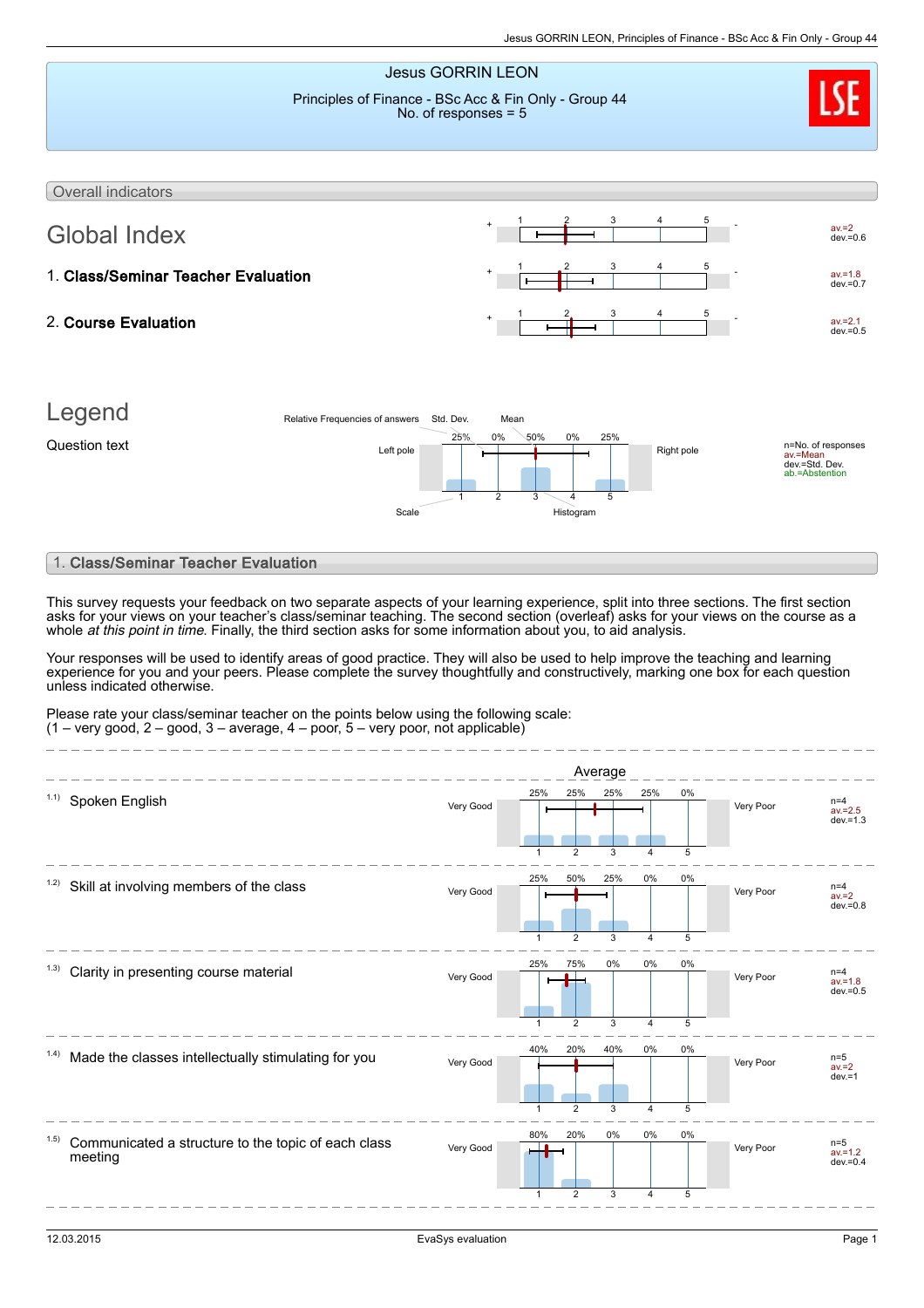| 1.6)  | Provided helpful feedback on your work/performance                                                        | Very Good      | 20%                   | 60%           | 20%      | 0%                      | 0%      | Very Poor          | $n=5$<br>$av = 2$<br>$dev = 0.7$   |
|-------|-----------------------------------------------------------------------------------------------------------|----------------|-----------------------|---------------|----------|-------------------------|---------|--------------------|------------------------------------|
| 1.7)  | Improved your understanding of the course material                                                        | Very Good      | 50%                   | 50%           | 0%       | 4<br>$0\%$              | 5<br>0% | Very Poor          | $n=4$<br>$av = 1.5$<br>$dev = 0.6$ |
| (1.8) | Please rate your own contribution to classes/<br>seminars using the same scale                            | Very Good      | 1<br>$0\%$            | 2<br>75%      | 3<br>25% | $\overline{4}$<br>$0\%$ | 5<br>0% | Very Poor          | $n=4$<br>$av = 2.3$<br>$dev = 0.5$ |
| (1.9) | In general, how satisfied have you been so far with<br>the class teaching on this course by this teacher? | Very Satisfied | $\overline{1}$<br>50% | 2<br>50%      | 3<br>0%  | $\overline{4}$<br>0%    | 5<br>0% | Not Very Satisfied | $n=4$<br>$av = 1.5$<br>$dev = 0.6$ |
|       |                                                                                                           |                |                       | $\mathcal{P}$ | 3        |                         | 5       |                    |                                    |

 $1.10$ ) Please write below aspects of this teacher's class/seminar teaching that you think could be improved and/or aspects that were particularly helpful.

real world recues. he relates what we learn to - Interesting because

- Enthusiastic

very nelpful by communicating a structure to the topic of each class every week at the beginning.

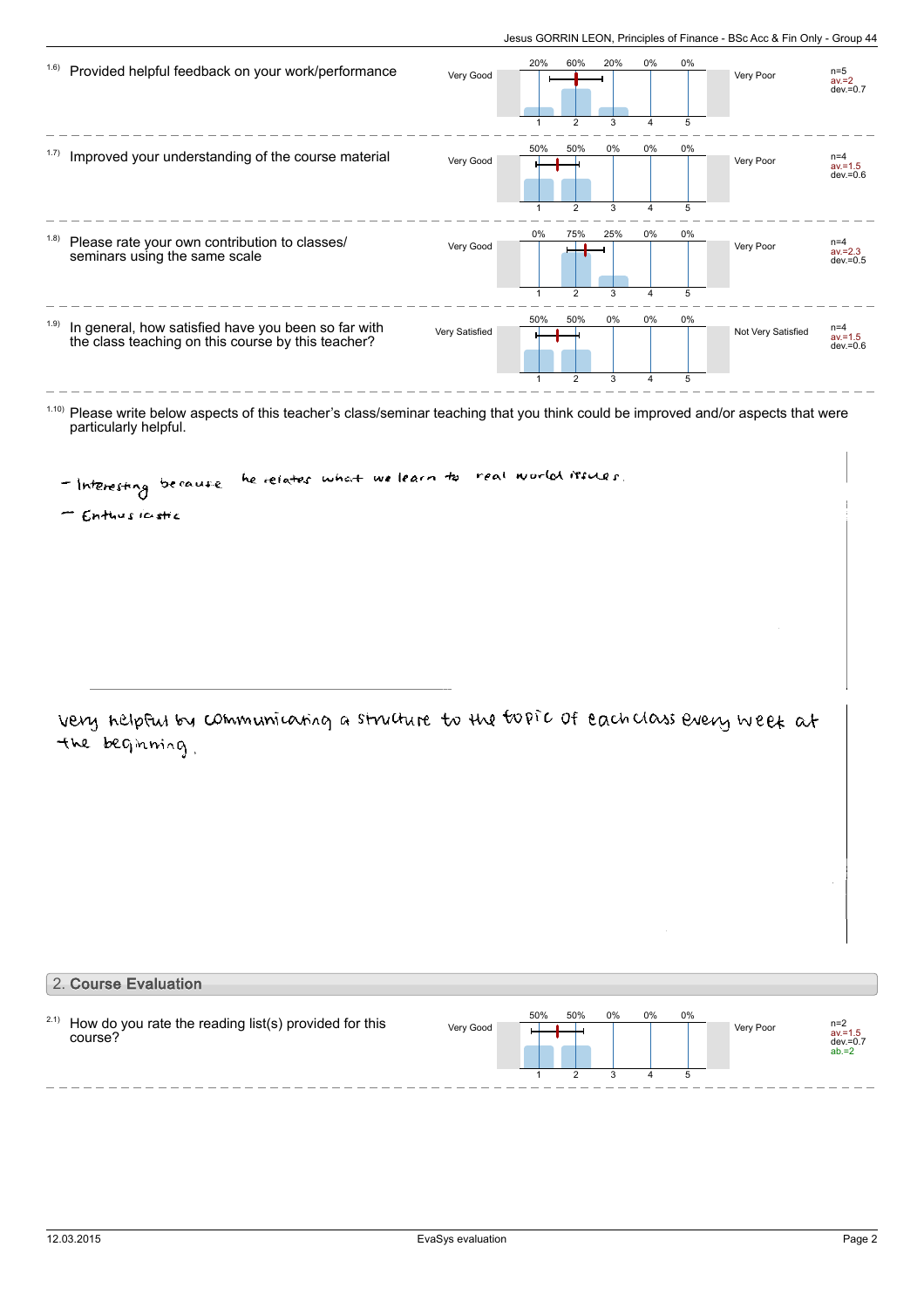### $22$  How many hours of independent study do you put into this course each week? More than 10 hours  $n=5$ 6-10 hours 0% 2-5 hours 100% Less than 2 hours **0%** and 0% None and the contract of the contract of the contract of the contract of the contract of the contract of the contract of the contract of the contract of the contract of the contract of the contract of the contract of the c Not applicable 0% How useful have you found the Moodle and/or any other course materials? 2.3) Very Good Very Poor n=4 av.=2.5 dev.=0.6 ab.=1  $0%$ 1 50% 2 50% 3 0% 4  $0%$ 5 How satisfied have you been with this course content as a whole to date? 2.4) Very Satisfied Not At All Satisfied n=5 av.=2 dev.=0.7 20% 1 60% 5 20% 3  $0%$ 4 0% 5 How satisfied have you been with the lectures as a whole to date? 2.5) Very Satisfied **Not At All Satisfied** Not At All Satisfied av.=2.2 dev.=0.4 0% 1 80% 2 20% 3 0% 4 0% 5 How satisfied have you been with the integration of classes with lectures? 2.6) Very Satisfied  $\begin{array}{|c|c|c|c|c|c|}\n\hline\n\text{V} & \text{O\%} & \text{O\%} & \text{O\%} & \text{O\%} \\
\hline\n\end{array}$  Not At All Satisfied  $\begin{array}{c|c|c|c|c} \text{n=5} & \text{n=5} & \text{n=1} & \text{n=1} \\
\hline\n\text{V} & \text{n=1} & \text{n=1} & \text{n=1} & \text{n=1} & \text{n=1} & \text{n=1} & \text{n=1} \\
\hline\n\end{array$ av.=2 dev.=0  $0%$ 1 100%  $\overline{2}$  $0%$ 3  $0%$ 4  $0%$ 5 How satisfied have you been with the amount of contact time with teachers for this course? 2.7) Very Satisfied **Not At All Satisfied** Not At All Satisfied av.=2.2 dev.=0.4 0% 1 80%  $\overline{2}$ 20% 3 0% 4 0% 5 How satisfied are you that the feedback received on this course will be helpful in preparing you for the final course assessment? 2.8) Very Satisfied **Not At All Satisfied** Not At All Satisfied av.=2 dev.=0.7 20% 1 60% 2 20% 3 0% 4 0% 5 <sup>2.9)</sup> Would you recommend this course to other students?  $Yes$   $10\%$   $n=5$ Maybe 60% No 0%

 $^{2.10}$  Please write below what you think could be improved about this course as a whole and/or aspects of the course that have been particularly positive.

Link problem sets with lecture materials more, because currently problem sets archarded than motorial presented in lectues, so more example and explanations during lectures please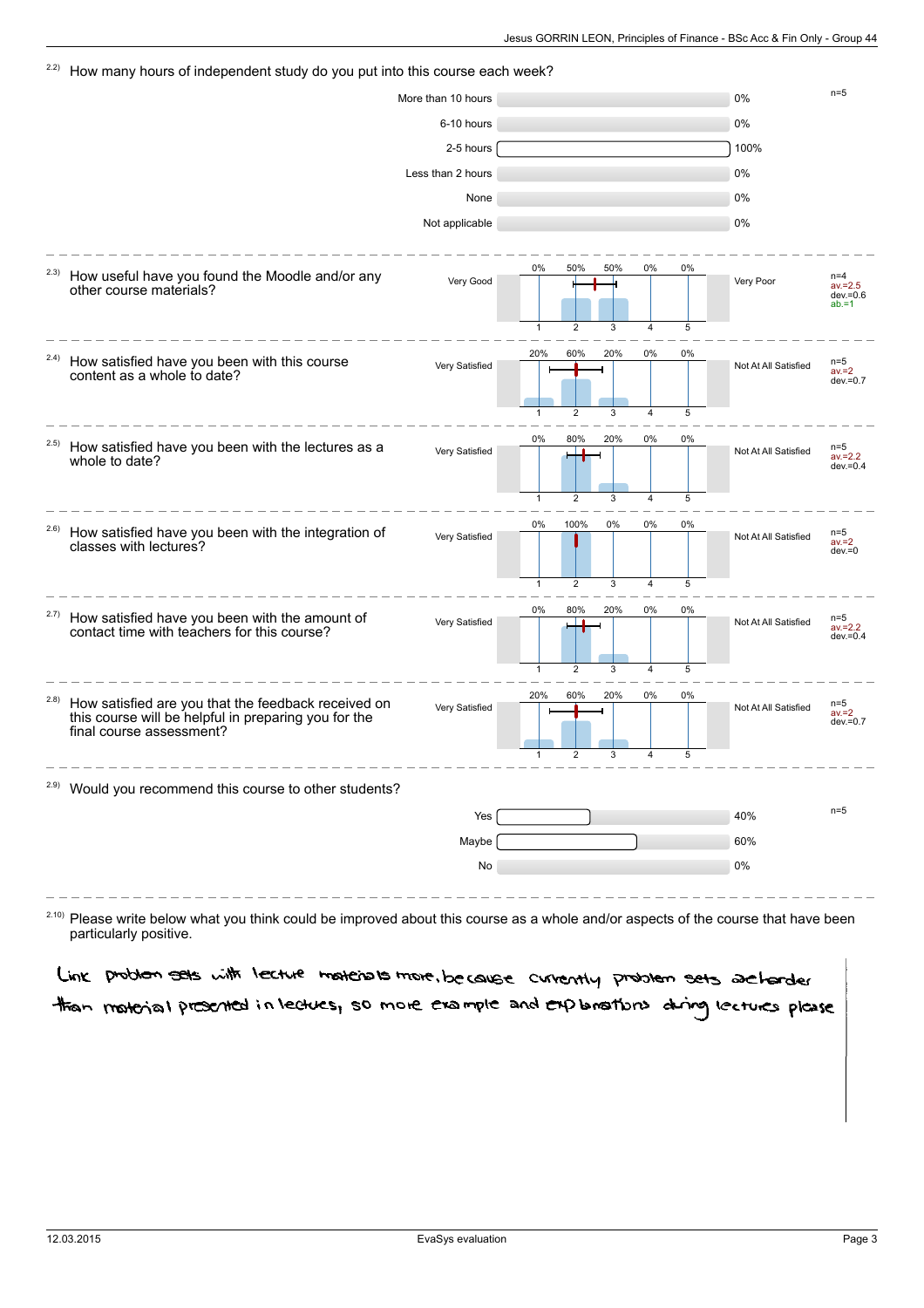| 3. Your Information                                                                                             |       |       |
|-----------------------------------------------------------------------------------------------------------------|-------|-------|
|                                                                                                                 |       |       |
| 3.1)<br>Which category of student are you?                                                                      |       |       |
| First Year Undergraduate                                                                                        | 0%    | $n=4$ |
| Second Year Undergraduate                                                                                       | 100%  |       |
| Third Year Undergraduate                                                                                        | $0\%$ |       |
| General Course                                                                                                  | 0%    |       |
| Intercollegiate                                                                                                 | 0%    |       |
| Certificate                                                                                                     | 0%    |       |
| Diploma                                                                                                         | $0\%$ |       |
| Masters                                                                                                         | 0%    |       |
| Socrates or Erasmus                                                                                             | 0%    |       |
| Research                                                                                                        | 0%    |       |
| Other                                                                                                           | $0\%$ |       |
|                                                                                                                 |       |       |
| 3.2)<br>Which of the reasons given below describe why you are taking the course? (Please select all that apply) |       |       |
| It is compulsory for my degree programme                                                                        | 100%  | $n=5$ |
| I am interested in the subject matter                                                                           | 40%   |       |
| It was recommended to me by other students                                                                      | 0%    |       |
| It was recommended to me by a tutor                                                                             | 0%    |       |
| Other                                                                                                           | $0\%$ |       |
|                                                                                                                 |       |       |